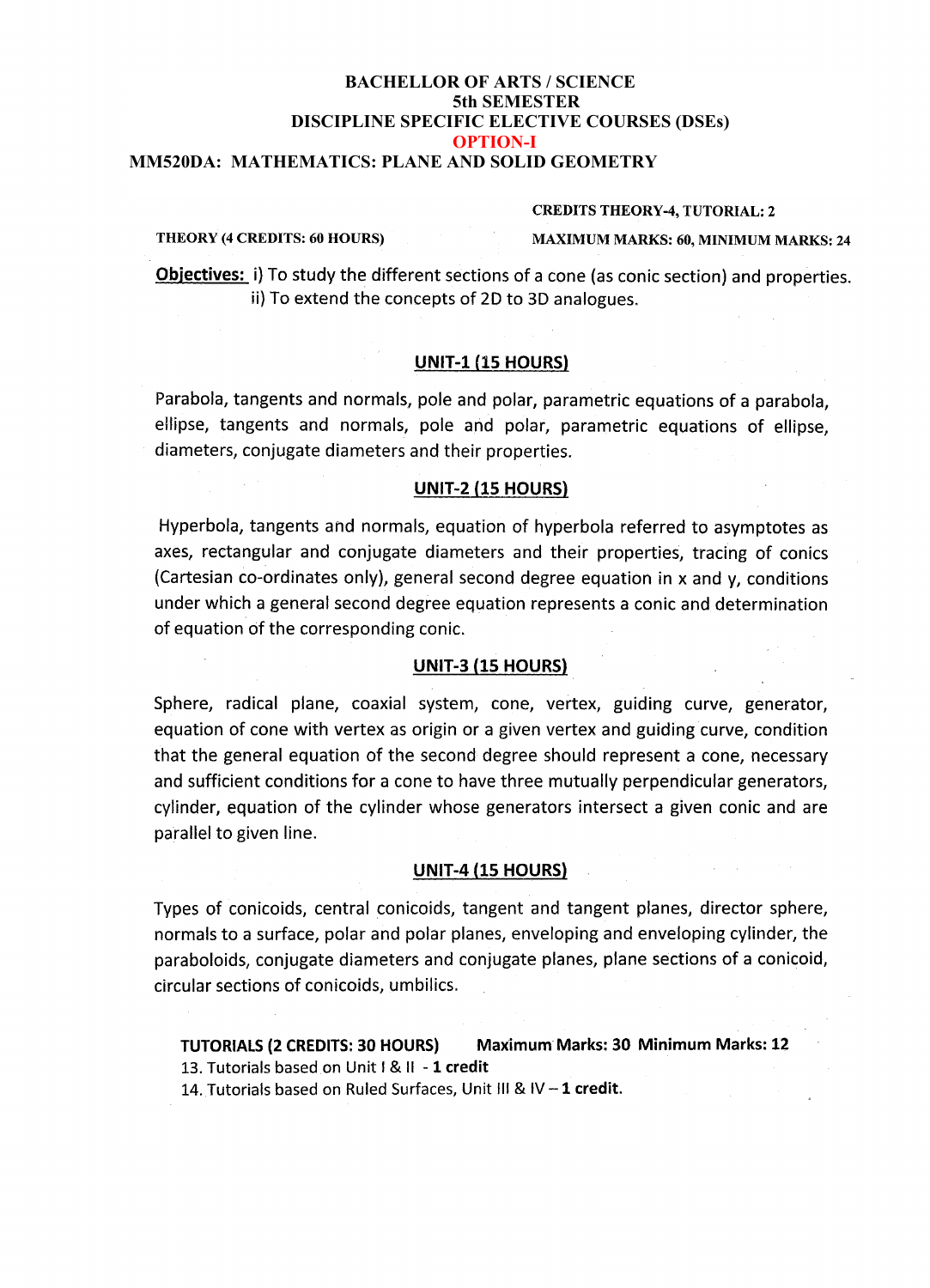# **Text Books Recommended**

- 1. P, Balasubrahamanyam, K.G. Subramanian and G.R.Venkataraman, Coordinate Geometry of two and three Dimensions.
- 2. S.Pirzada and T.A.Chishti, Analytical Solid Geometry, Universities Press, Orient Blackswan, 2007.
- 3. Shanti Narayan, Analytical Solid Geometry.